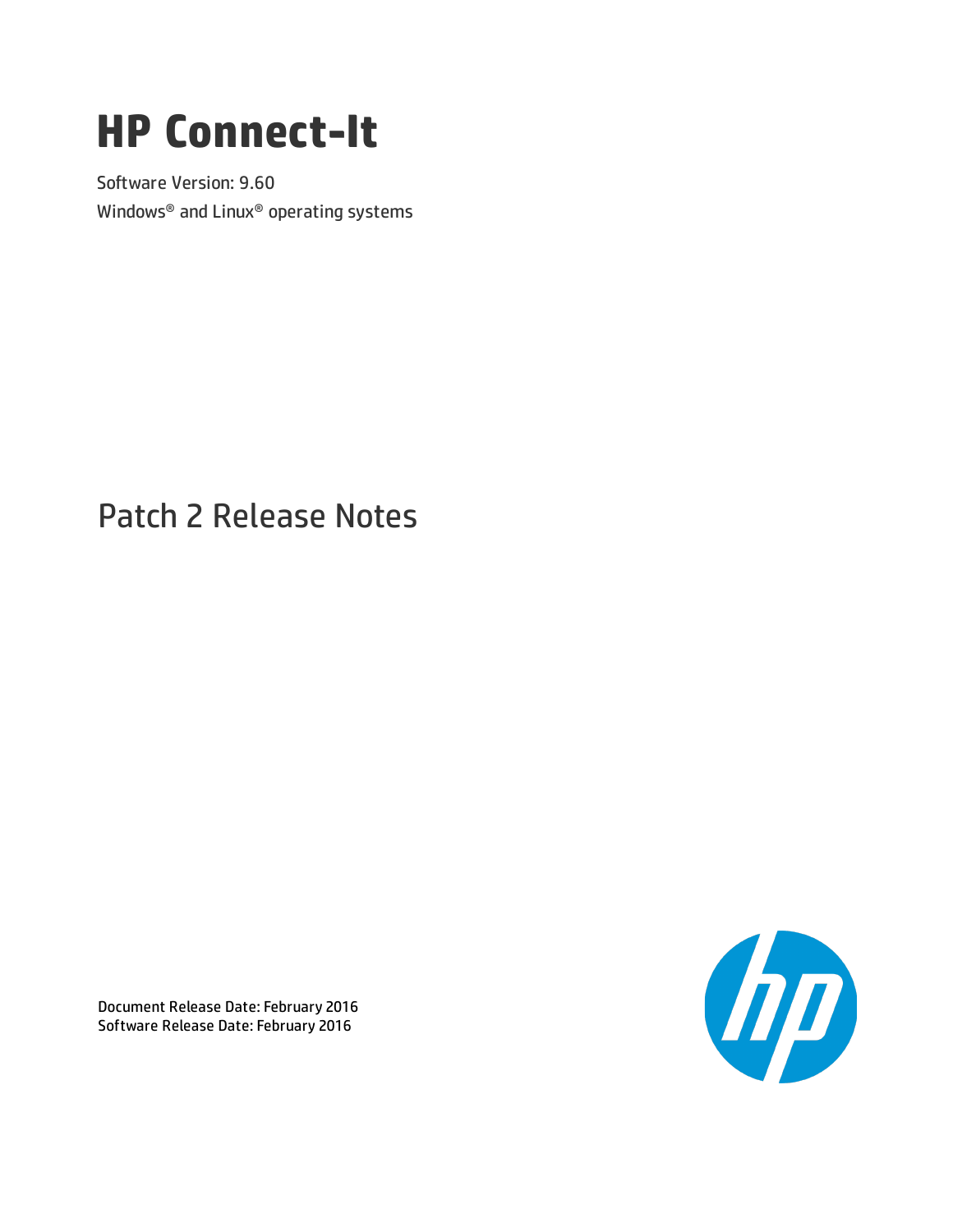### Legal Notices

#### **Warranty**

The only warranties for HP products and services are set forth in the express warranty statements accompanying such products and services. Nothing herein should be construed as constituting an additional warranty. HP shall not be liable for technical or editorial errors or omissions contained herein.

The information contained herein is subject to change without notice.

### Restricted Rights Legend

Confidential computer software. Valid license from HP required for possession, use or copying. Consistent with FAR 12.211 and 12.212, Commercial Computer Software, Computer Software Documentation, and Technical Data for Commercial Items are licensed to the U.S. Government under vendor's standard commercial license.

### Copyright Notice

© 1994 - 2016 Hewlett-Packard Development Company, L.P.

### Trademark Notices

Adobe®, Adobe logo®, Acrobat®, and Acrobat Logo® are trademarks of Adobe Systems Incorporated.

Corel® and Corel logo® are trademarks or registered trademarks of Corel Corporation or Corel Corporation Limited.

Oracle and Java are registered trademarks of Oracle and/or its affiliates.

Microsoft®, Windows®, Windows NT®, Windows® XP, Windows Vista®, Windows 7®, and Windows Mobile® are U.S. registered trademarks of Microsoft Corporation.

UNIX® is a registered trademark of The Open Group.

### Documentation Updates

The title page of this document contains the following identifying information:

- Software Version number, which indicates the software version.
- <sup>l</sup> Document Release Date, which changes each time the document is updated.
- Software Release Date, which indicates the release date of this version of the software.

To check for recent updates or to verify that you are using the most recent edition of a document, go to: **https://softwaresupport.hp.com**

This site requires that you register for an HP Passport and sign in. To register for an HP Passport ID, go to: **http://h20229.www2.hp.com/passport-registration.html**

Or click the **New users - please register** link on the HP Passport login page.

You will also receive updated or new editions if you subscribe to the appropriate product support service. Contact your HP sales representative for details.

### **Support**

#### Visit the HP Software Support Online website at: **https://softwaresupport.hp.com**

This website provides contact information and details about the products, services, and support that HP Software offers.

HP Software online support provides customer self-solve capabilities. It provides a fast and efficient way to access interactive technical support tools needed to manage your business. As a valued support customer, you can benefit by using the support website to:

- **.** Search for knowledge documents of interest
- Submit and track support cases and enhancement requests
- Download software patches
- Manage support contracts
- Look up HP support contacts
- <sup>l</sup> Review information about available services
- Enter into discussions with other software customers <sup>l</sup> Research and register for software training
- 

Most of the support areas require that you register as an HP Passport user and sign in. Many also require a support contract. To register for an HP Passport ID, go to:

#### **http://h20229.www2.hp.com/passport-registration.html**

To find more information about access levels, go to:

#### **http://h20230.www2.hp.com/new\_access\_levels.jsp**

**HP Software Solutions Now** accesses the HPSW Solution and Integration Portal website. This site enables you to explore HP Product Solutions to meet your business needs, includes a full list of Integrations between HP Products, as well as a listing of ITIL Processes. The URL for this website is **http://h20230.www2.hp.com/sc/solutions/index.jsp**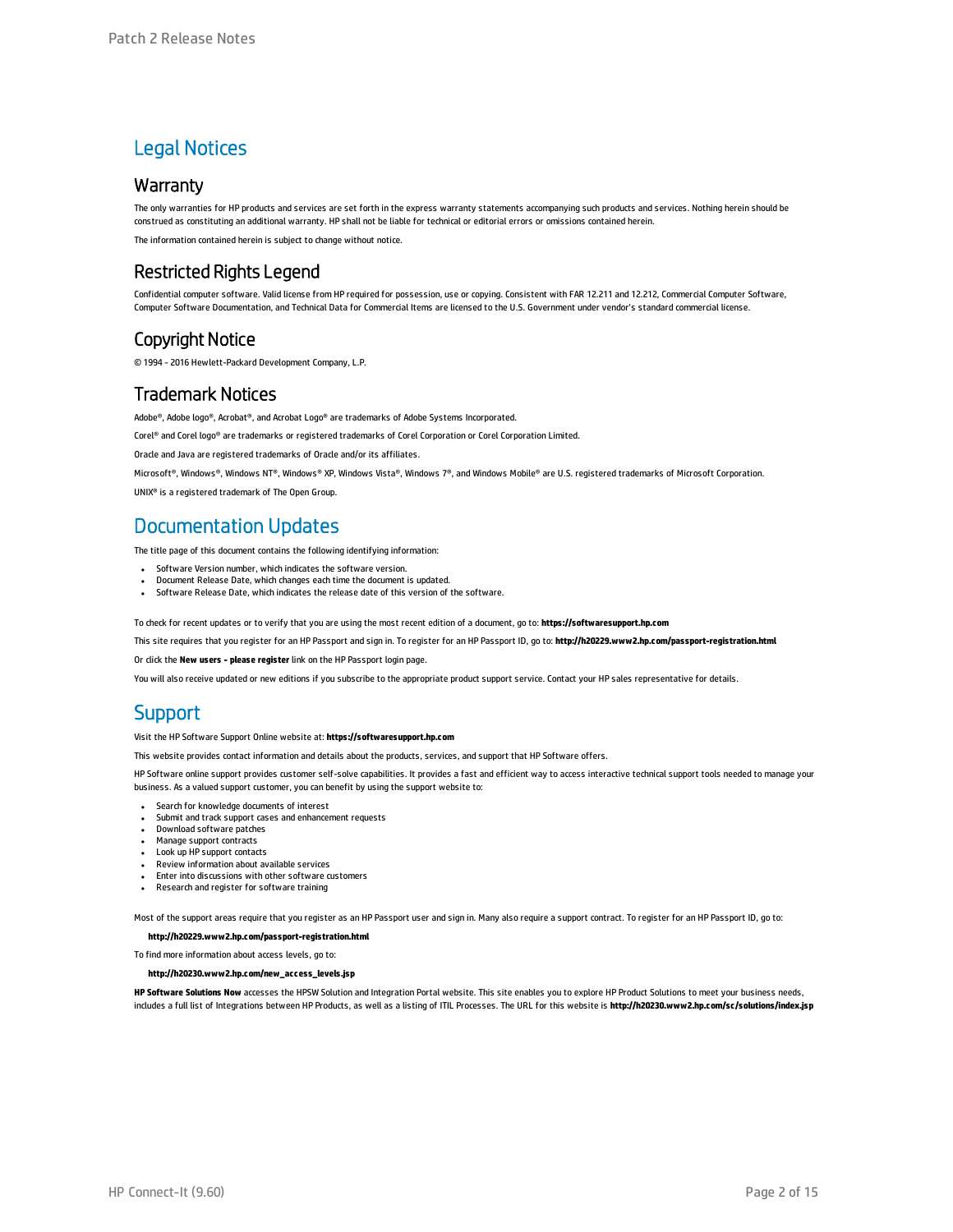# **Contents**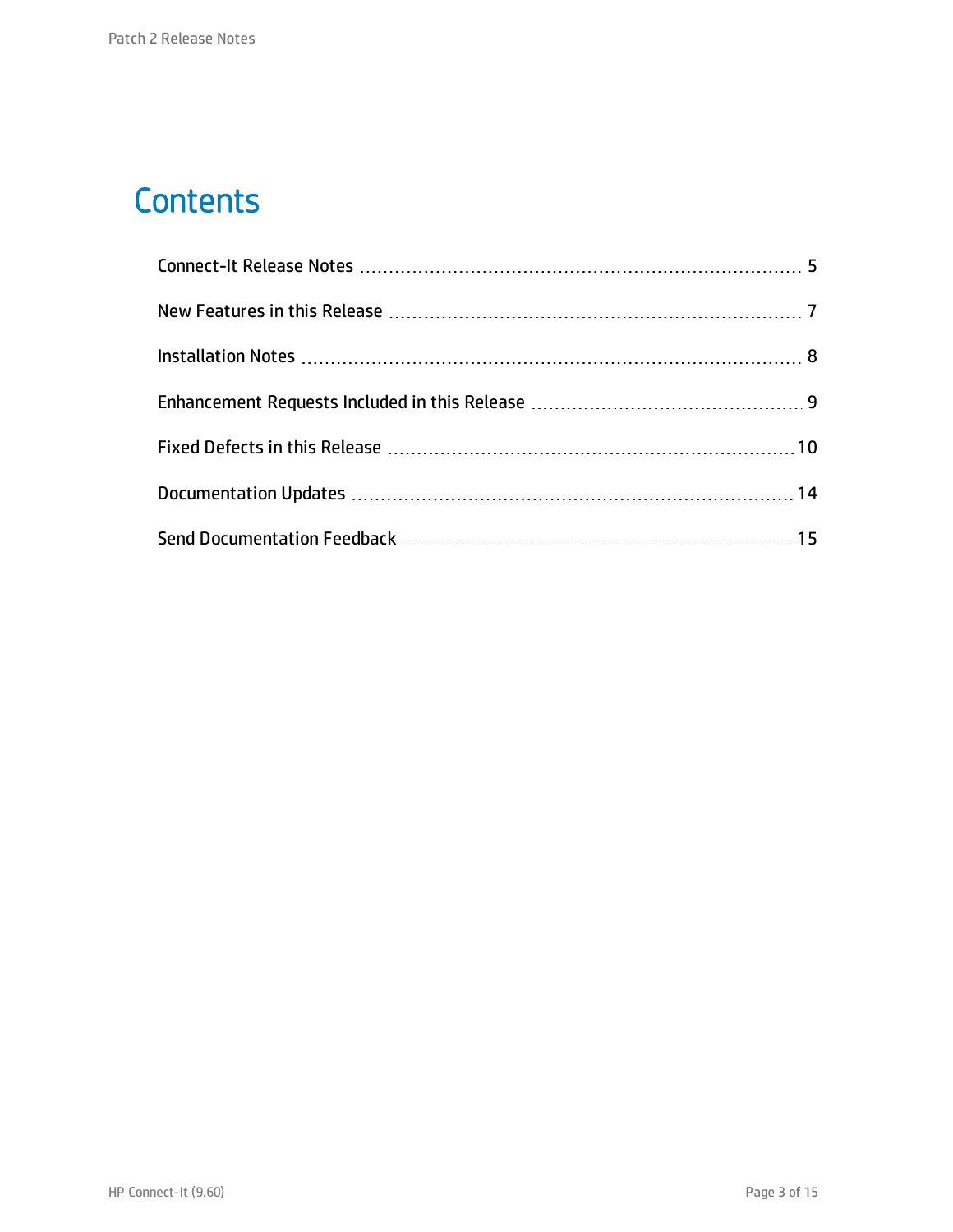Patch 2 Release Notes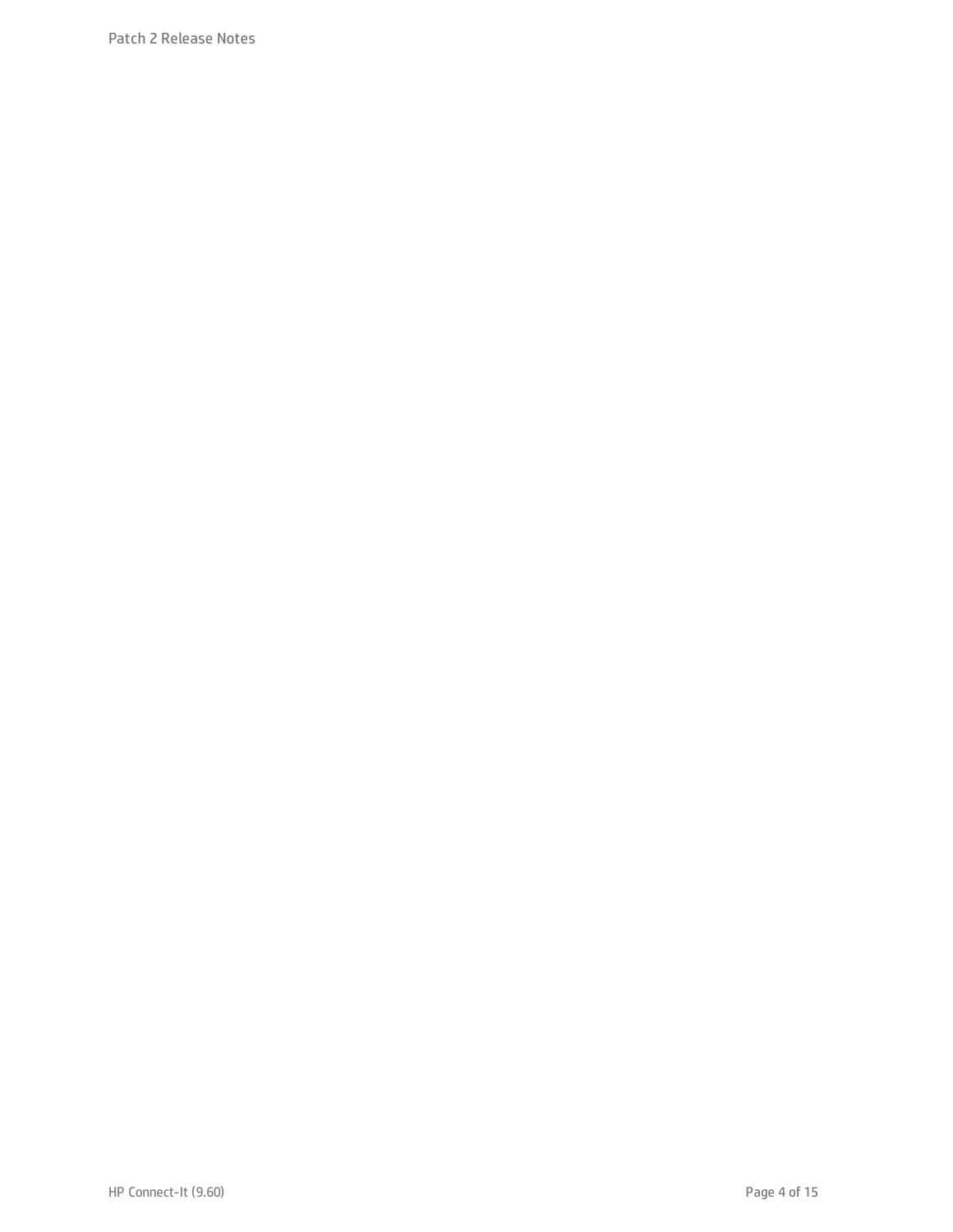# <span id="page-4-0"></span>Connect-It Release Notes

For the Windows® and Linux® operating systems.

**Software version:** 9.60 Patch 2

#### **Publication date:** February 2016

This document is an overview of the changes made to Connect-It (CIT). It contains important information that is not included in books or Help. You can find information about the following in this document:

"New [Features](#page-6-0) in this Release" on page 7 ["Enhancement](#page-8-0) Requests Included in this Release" on page 9 "Fixed Defects in this [Release"](#page-9-0) on page 10

### Support Matrix

For information about the installation requirements and compatibility with other products, see the Connect-It Support Matrix. The support matrix may be updated between releases, and so is only available at the HP Support web site:

#### HP [Software](https://softwaresupport.hp.com/) Support

The support matrix includes the following information:

#### <sup>l</sup> **Requirements**

- **n** Hardware
- **n** Operating System
- **n** Java Runtime Environment

#### <sup>l</sup> **Compatibility**

- **n** Languages
- <sup>n</sup> Internationalization Variances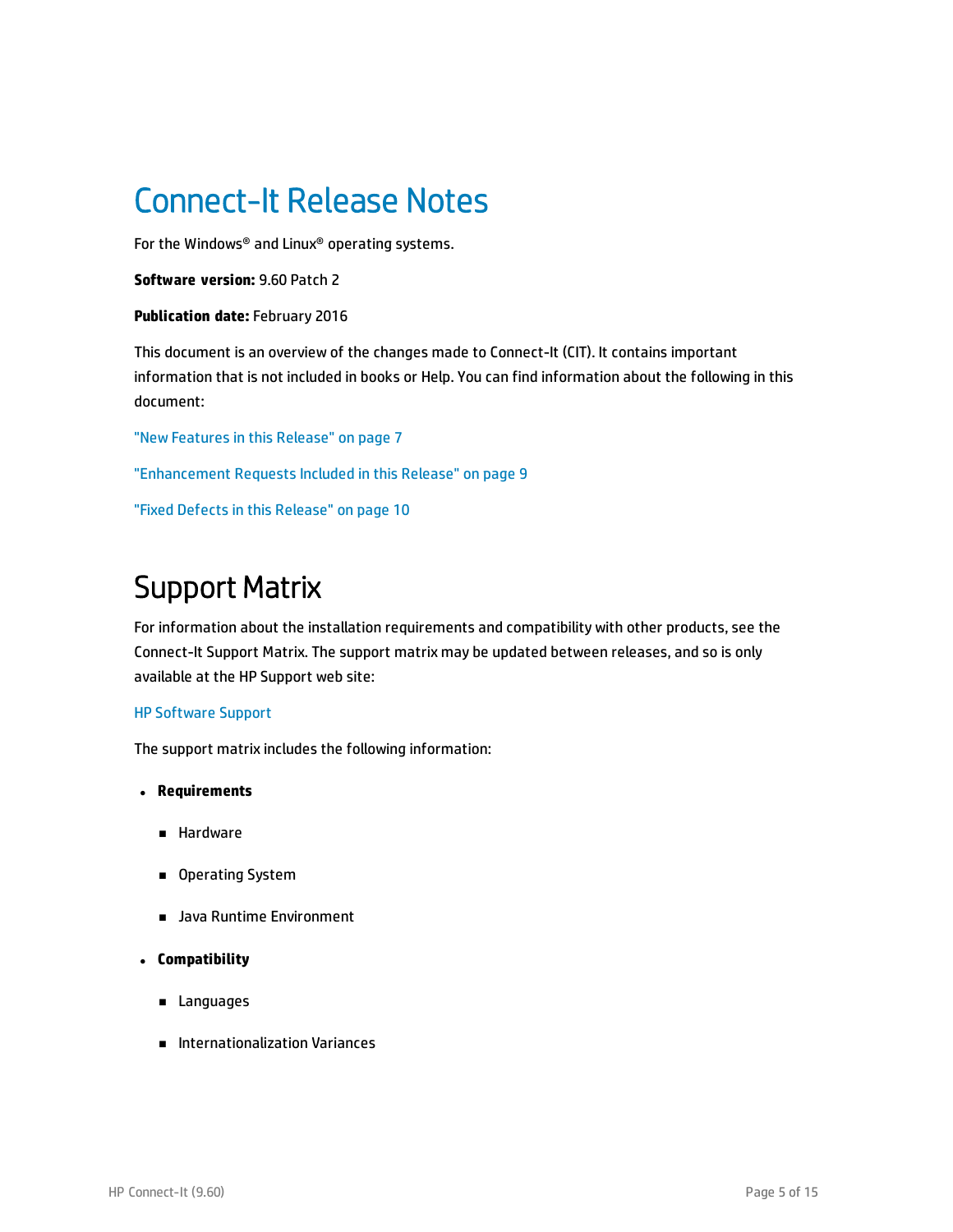Patch 2 Release Notes Connect-It Release Notes

- **n** Virtualization Products
- <sup>n</sup> High-Availability Products
- **n** HP Software Integrations
- **n** HP Software Coexistence
- Other Software Coexistence
- <sup>n</sup> Modules
- Connector Support
- <sup>l</sup> **Obsolescence Plans**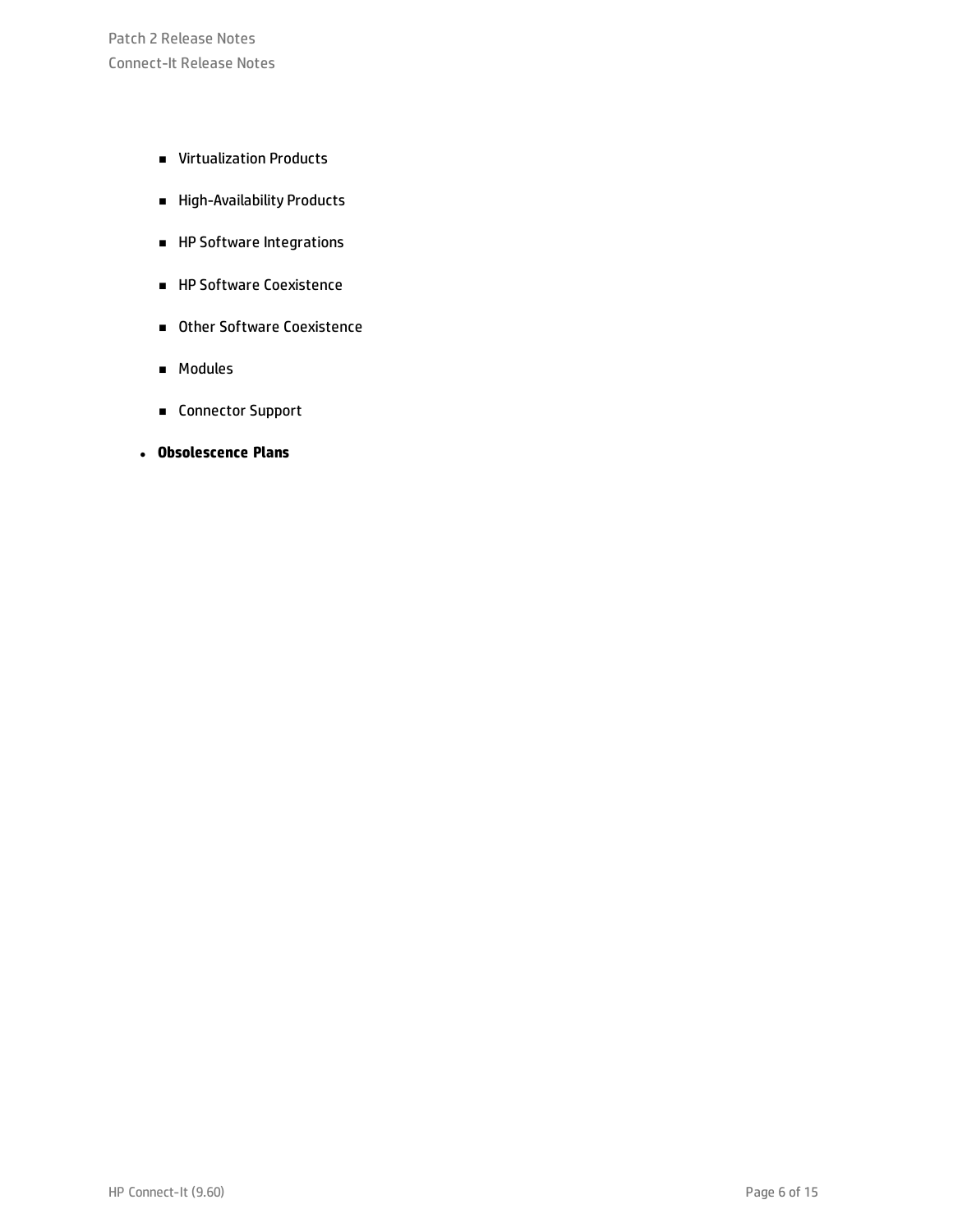# <span id="page-6-0"></span>New Features in this Release

This version of Connect-It provides the following updates and enhancements:

- A new connector "HP Service Anywhere User" is created to support add/update/revoke Role on Person.
- SFTP protocol is supported on the Delimited-text connector.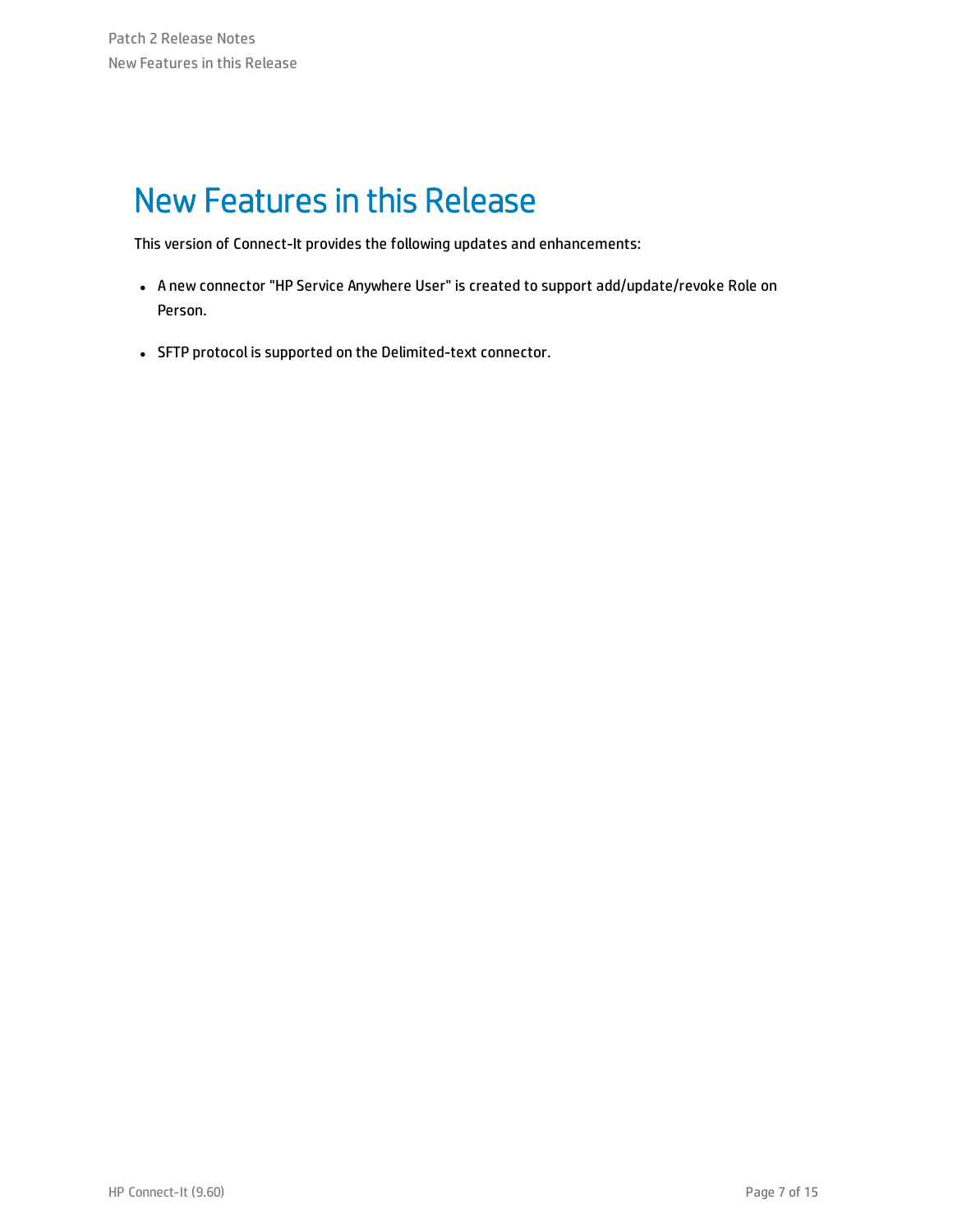# <span id="page-7-0"></span>Installation Notes

Connect-It 9.60 Patch 2 is delivered as an incremental package. For more information about how to install/uninstall an incremental package, see the Installing Incremental Package.pdf file in the installation folder.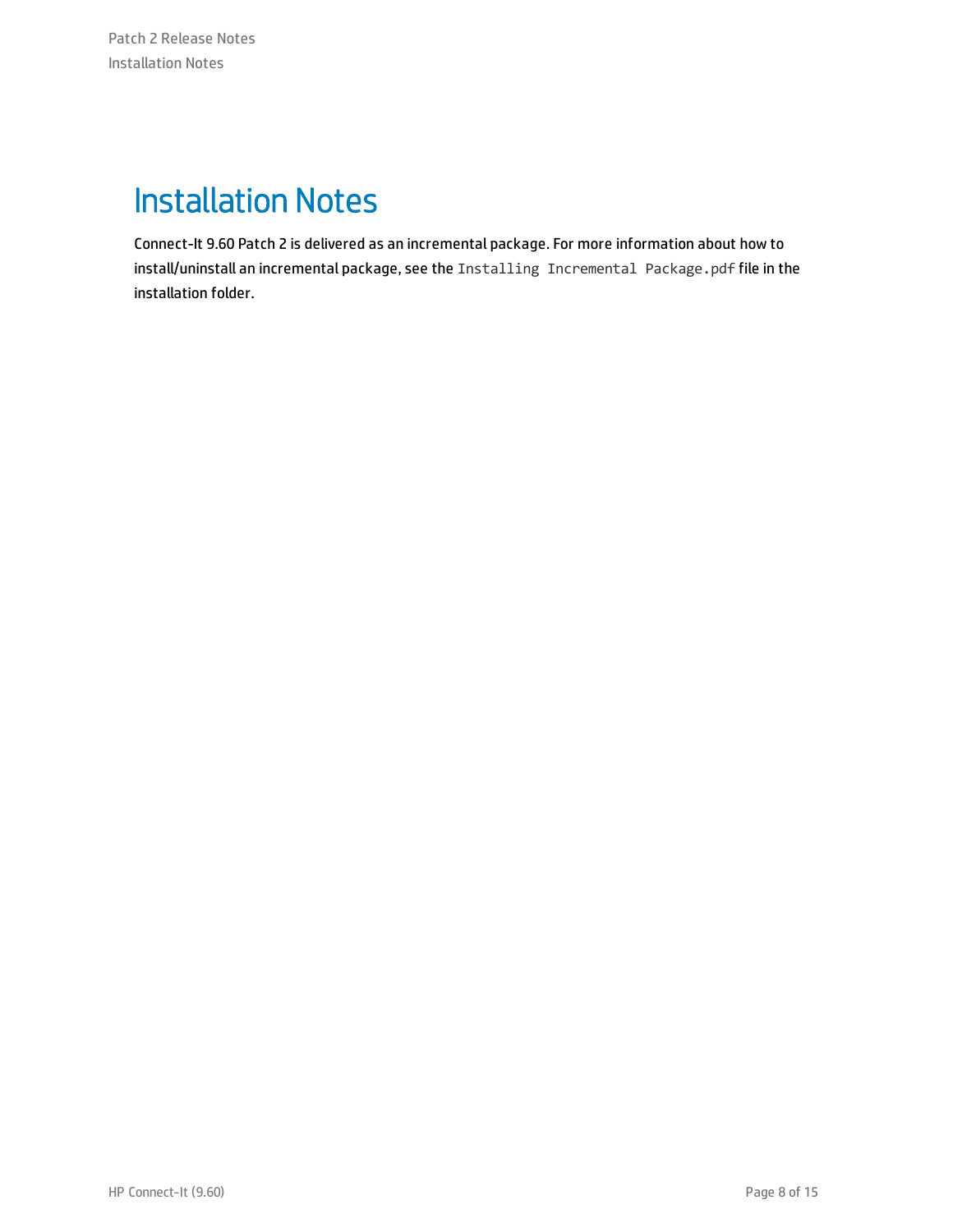# <span id="page-8-0"></span>Enhancement Requests Included in this Release

The reference number for each enhancement is the Change Request (QCCR) number. For more information about pending enhancement requests, visit HP [Software](http://www.hp.com/managementsoftware/support) Support Online, or contact your HP Support representative directly.

| ID           | <b>Description</b>                                                                                          | <b>Solution</b>                                                                                          |
|--------------|-------------------------------------------------------------------------------------------------------------|----------------------------------------------------------------------------------------------------------|
| QCCR1E52043  | Customer would like to have SFTP<br>support for the Connect-IT Delimited-<br>text Connector.                | SFTP is implemented on the Delimited-<br>text Connector.                                                 |
| OCCR1E129066 | Connect-IT cannot find the value in<br>maptable with pifvaluecontaining() when<br>searching with wildcards. | A new script API named<br>PifMapValueSearch is introduced to<br>support wild card search in map table.   |
| QCCR1E129100 | Connect-IT cannot support<br>add/update/revoke Role on Person in<br>the Connector to Service Anywhere.      | A new Connector "HP Service Anywhere<br>User" is created to support<br>add/update/revoke Role on Person. |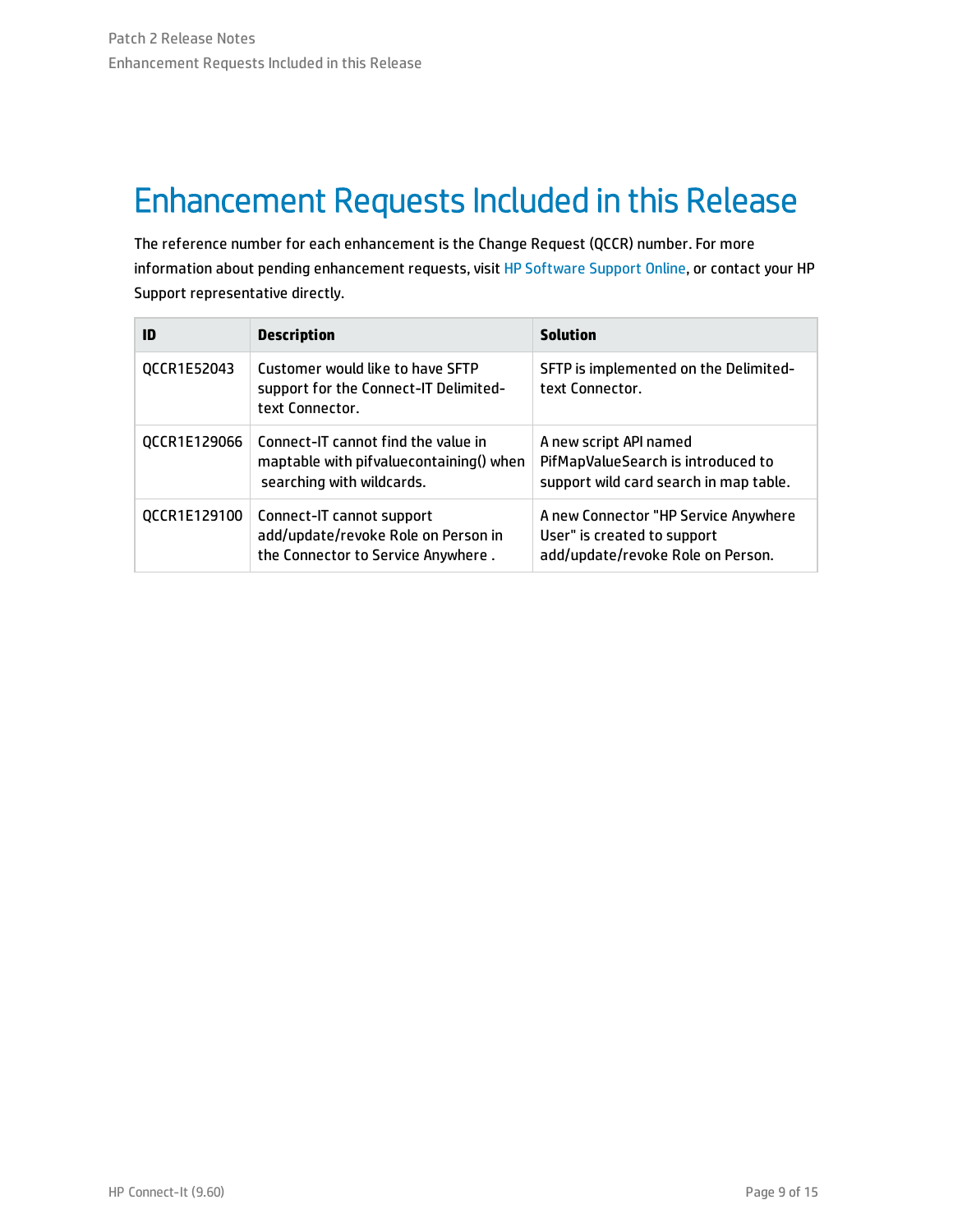### <span id="page-9-0"></span>Fixed Defects in this Release

The reference number for each fixed defect is the Change Request (QCCR) number. For more information about fixed defects, visit HP [Software](https://softwaresupport.hp.com/) [Support](https://softwaresupport.hp.com/), or contact your HP Support representative directly.

| <b>CR</b>    | <b>Problem</b>                                                                                                                                                         | <b>Solution</b>                                            |
|--------------|------------------------------------------------------------------------------------------------------------------------------------------------------------------------|------------------------------------------------------------|
| QCCR1E121649 | MaaS (SAW) connector fails to generate the<br>'ServiceRequestWrite' request when the request has<br>attachments. The error in the log of the request is as<br>follows. | The connector can reconnect to MaaS after session timeout. |
|              | MaaS Update Incident<br>(https://example.com/?TENANTID=xxx)                                                                                                            |                                                            |
|              | Sending MaaS request for 'ServiceRequestWrite'                                                                                                                         |                                                            |
|              | MaaS Update Incident<br>(https://example.comm/?TENANTID=xxx)                                                                                                           |                                                            |
|              | Access host is<br>"https://example.com/rest/xxx/ems/bulk?TENANTID=xxx"                                                                                                 |                                                            |
|              | MaaS Update Incident<br>(https://example.com/?TENANTID=xxx)                                                                                                            |                                                            |
|              | Entities node name: entities                                                                                                                                           |                                                            |
|              | MaaS Update Incident<br>(https://example.com/?TENANTID=xxx)                                                                                                            |                                                            |
|              | Unable to initialize request.                                                                                                                                          |                                                            |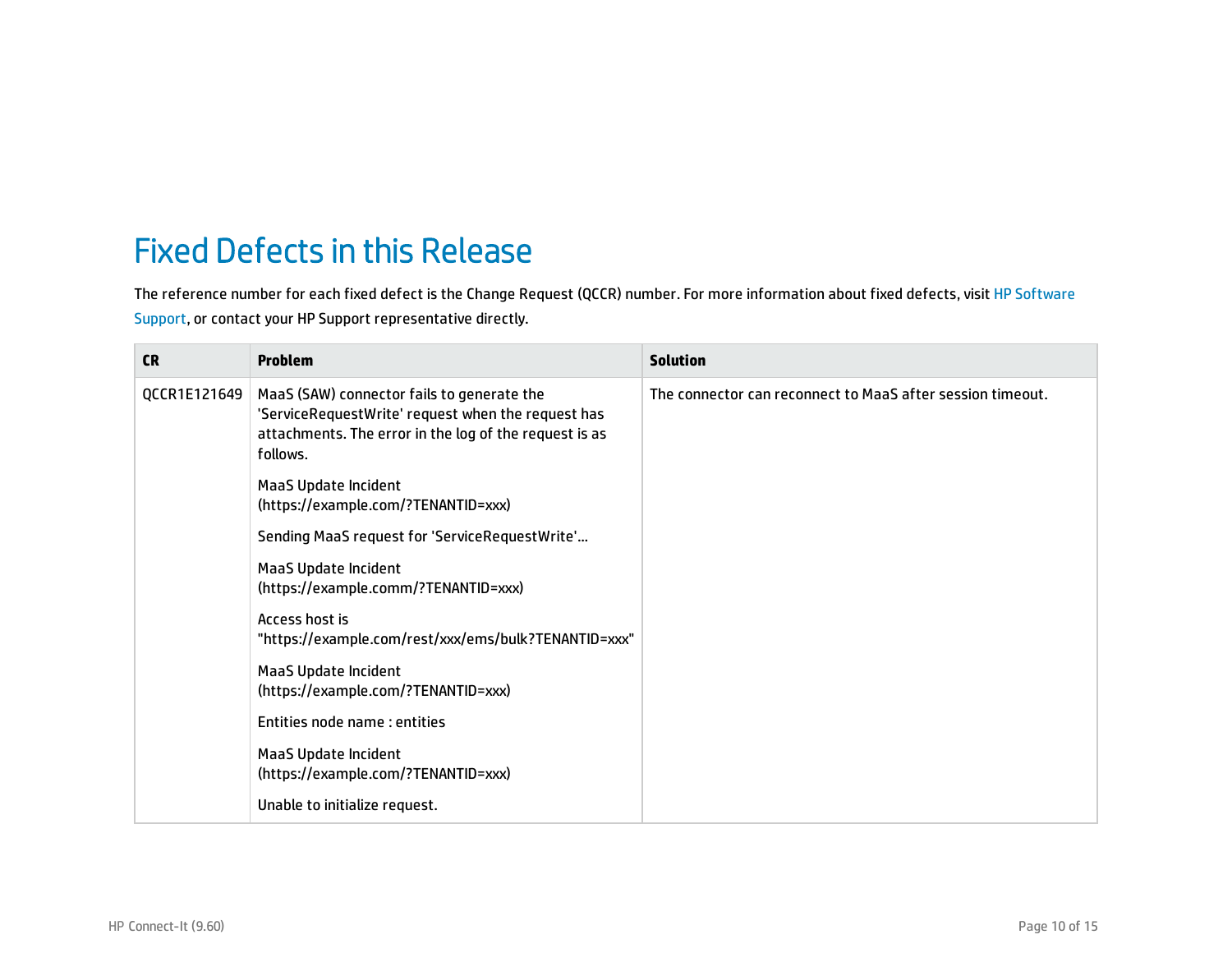| <b>CR</b>    | <b>Problem</b>                                                                                                                                                                                                                                             | <b>Solution</b>                                                                                                                                                                                               |
|--------------|------------------------------------------------------------------------------------------------------------------------------------------------------------------------------------------------------------------------------------------------------------|---------------------------------------------------------------------------------------------------------------------------------------------------------------------------------------------------------------|
| QCCR1E123866 | Some CIs are not updated when a bulk operation has<br>data update failure. If you enable the option "Commit<br>after each bulk" with 1000 CIs, some CIs are not updated<br>anymore. If you use "Commit after each document", this<br>issue does not occur. | All failed operations(delete/create/update) will be displayed and<br>logged.                                                                                                                                  |
| QCCR1E124134 | A new Service Manager mechanism uses logical.name as<br>the key. Due to the change, the SM web service will<br>return error if there is no Display Name attribute when<br>creating device through the NodeBank scenarios.                                  | The Connect-It NodeBank scenarios are updated to fix the error.                                                                                                                                               |
| QCCR1E124330 | In Linux, Connect-It hangs when using Connect-It to<br>produce UTF8 or UTF8 without BOM format source file.                                                                                                                                                | Connect-It correctly reads UTF8 or UTF8 without BOM format file in<br>Linux.                                                                                                                                  |
| QCCR1E124798 | The following warning message appears when you open<br>the MaaS connector: "Section name at line is not a valid<br>keyword"                                                                                                                                | When the MaaS connector opens, no warning message is displayed<br>for data type. Alternatively, one information message is shown:<br>Handle these data types 'ENTITY_LINK', 'COMPLEX_TYPE' as string<br>type. |
| QCCR1E124924 | The "invalid section name" warning message triggers a<br>session report when the session report is configured to<br>monitor on Error message.                                                                                                              | For the MaaS connector, the unnecessary "invalid section name"<br>warning is removed.                                                                                                                         |
| QCCR1E125175 | Connect-It imports data in SM, data inserted in eventin is<br>messed up. On Eventin table, Timestamp field does not<br>have any useful data but a constant character.                                                                                      | Connect-It can handle the time format transformation correctly.                                                                                                                                               |
| QCCR1E127207 | When you try to send an email via the Connect-It<br>scenario with an attachment containing German umlaut,<br>the scenario hangs and stops the scheduled CIT process.                                                                                       | Connect-It does not hang and sends email successfully.                                                                                                                                                        |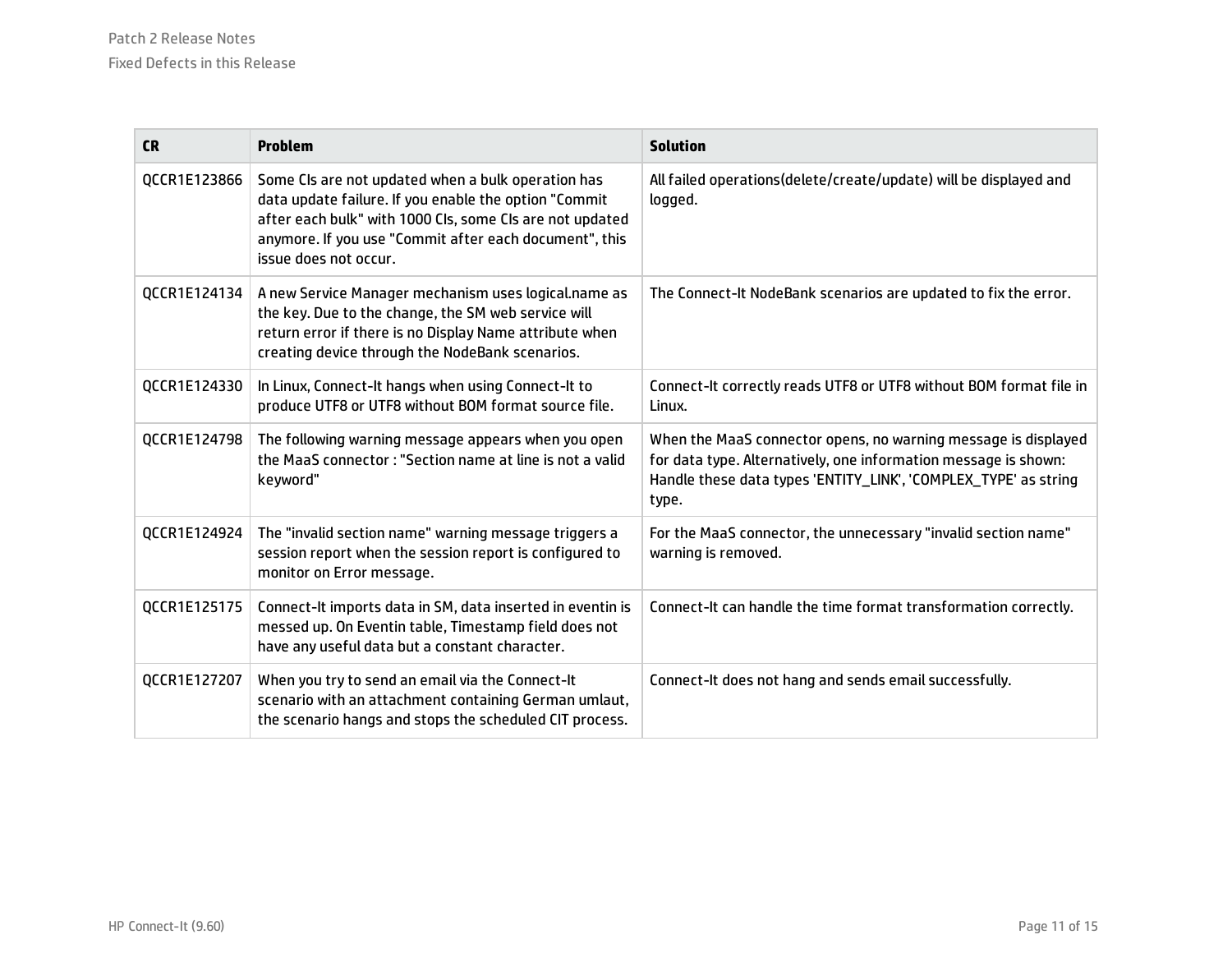| <b>CR</b>    | <b>Problem</b>                                                                                                                                                                                                                                                                                                      | <b>Solution</b>                                                                                                                                                                                                                                                                                                                                                                         |
|--------------|---------------------------------------------------------------------------------------------------------------------------------------------------------------------------------------------------------------------------------------------------------------------------------------------------------------------|-----------------------------------------------------------------------------------------------------------------------------------------------------------------------------------------------------------------------------------------------------------------------------------------------------------------------------------------------------------------------------------------|
| QCCR1E127740 | ODBC failure occurs while processing SCCM Connect-It<br>scenario due to database running a nightly Index Rebuild.                                                                                                                                                                                                   | There is a new option(OdbcCursorConcurrency) provided in wizard<br>of DB connector that could be used to change concurrency<br>property. By setting the option to run the ODBC connector with<br>lock, CIT works without an issue. This option is documented in the<br>manual Configuring Connectors > Configuring Advanced Mode<br>Settings > Configuring Additional Advanced Options. |
| QCCR1E127770 | When pushing computers from UCMDB to AM through AM<br>Push Adapter and installed softwares from SCCM to AM<br>through CIT, the CIT out-of-box scenario does not create<br>any SoftInstallation records for Operating System<br>records. Hence, the installed Operating System cannot be<br>counted by SAM counters. | The CIT out-of-box scenario is updated to push the installed<br>Operating System records into AM.                                                                                                                                                                                                                                                                                       |
| QCCR1E127875 | The Email connector hangs when receiving an email from<br>Lotus Notes POP3 server.                                                                                                                                                                                                                                  | Validation code is added on the string end for MIME boundary from<br>Lotus Notes POP3 server to avoid the error.                                                                                                                                                                                                                                                                        |
| QCCR1E127929 | When processing emails, scenario stops responding with<br>the following log.<br>[(OutMailMessageDst) OutMailMessage] Pop3Smtp4548 0<br>bWaitForAnswer:1<br>[(OutMailMessageDst) OutMailMessage] Pop3Smtp4548 0<br>[BEG] CSmtpSocket::CheckAnswer()                                                                  | Connect-It scenario can run correctly when processing emails.                                                                                                                                                                                                                                                                                                                           |
| QCCR1E128028 | Connect-It cannot find the value in maptable with<br>pifvaluecontaining() even with wildcard.                                                                                                                                                                                                                       | An example is added to the pifvaluecontaining() section of the<br>Programmer's Reference Guide.                                                                                                                                                                                                                                                                                         |
| QCCR1E129039 | Some fields such as ResolutionSLADays and<br>ResolutionSLATime are not displayed by Connect-It and<br>type is on the collection level so it is impossible to use<br>this WSDL.                                                                                                                                      | Collection level type fields ResolutionSLADays and<br>ResolutionSLATime can be displayed by Connect-It.                                                                                                                                                                                                                                                                                 |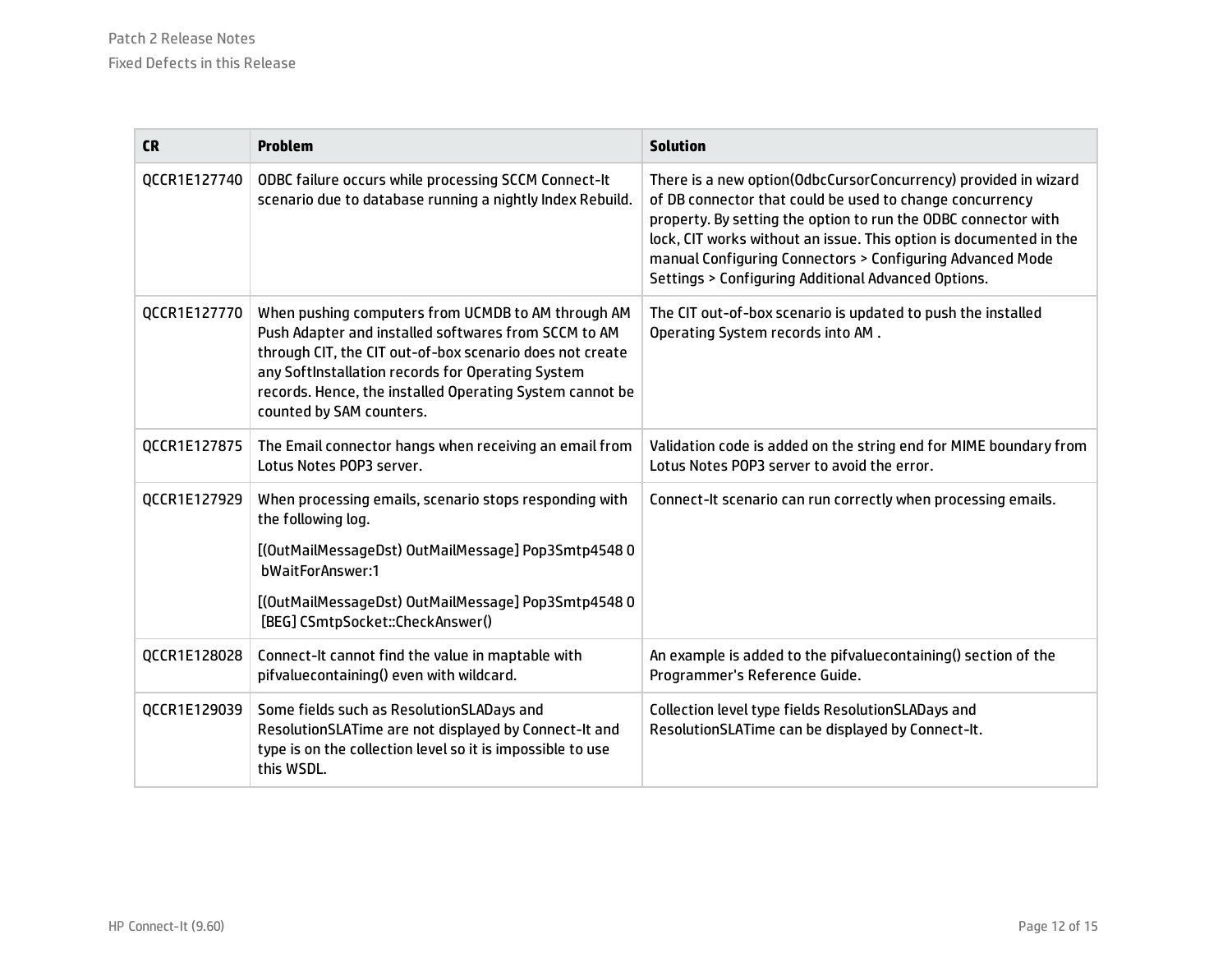| <b>CR</b>    | <b>Problem</b>                                                                                                                                                             | <b>Solution</b>                                                                                                |
|--------------|----------------------------------------------------------------------------------------------------------------------------------------------------------------------------|----------------------------------------------------------------------------------------------------------------|
| QCCR1E129047 | SQL Server edition is required for license calculation of<br>the SAM module. It is in the table of the SCCM database,<br>however, the out-of-box scenario does not use it. | The Connect-It out-of-box scenario can retrieve SQL Server edition<br>information from the SCCM database.      |
| QCCR1E129521 | Data is truncated when synchronizing records from<br>UCMDB via Connect-It. This is because of the default<br>setting of the MaxChunk size.                                 | No MaxChunk size is set by default.                                                                            |
| QCCR1E130046 | In the CIT 9.60 Connector Guide, you can find "Network<br>Node Manager i-series" whose official name is now<br>"Network Node Manager i software".                          | The "Network Node Manager i-series" in the Connector Guide is<br>updated to "Network Node Manager i software". |
| QCCR1E130872 | Request to add SAW reference info to the Connect-It<br>documentation.                                                                                                      | The reference is added to Hewlett-Packard Connectors > HP<br>Management as a Service Connector.                |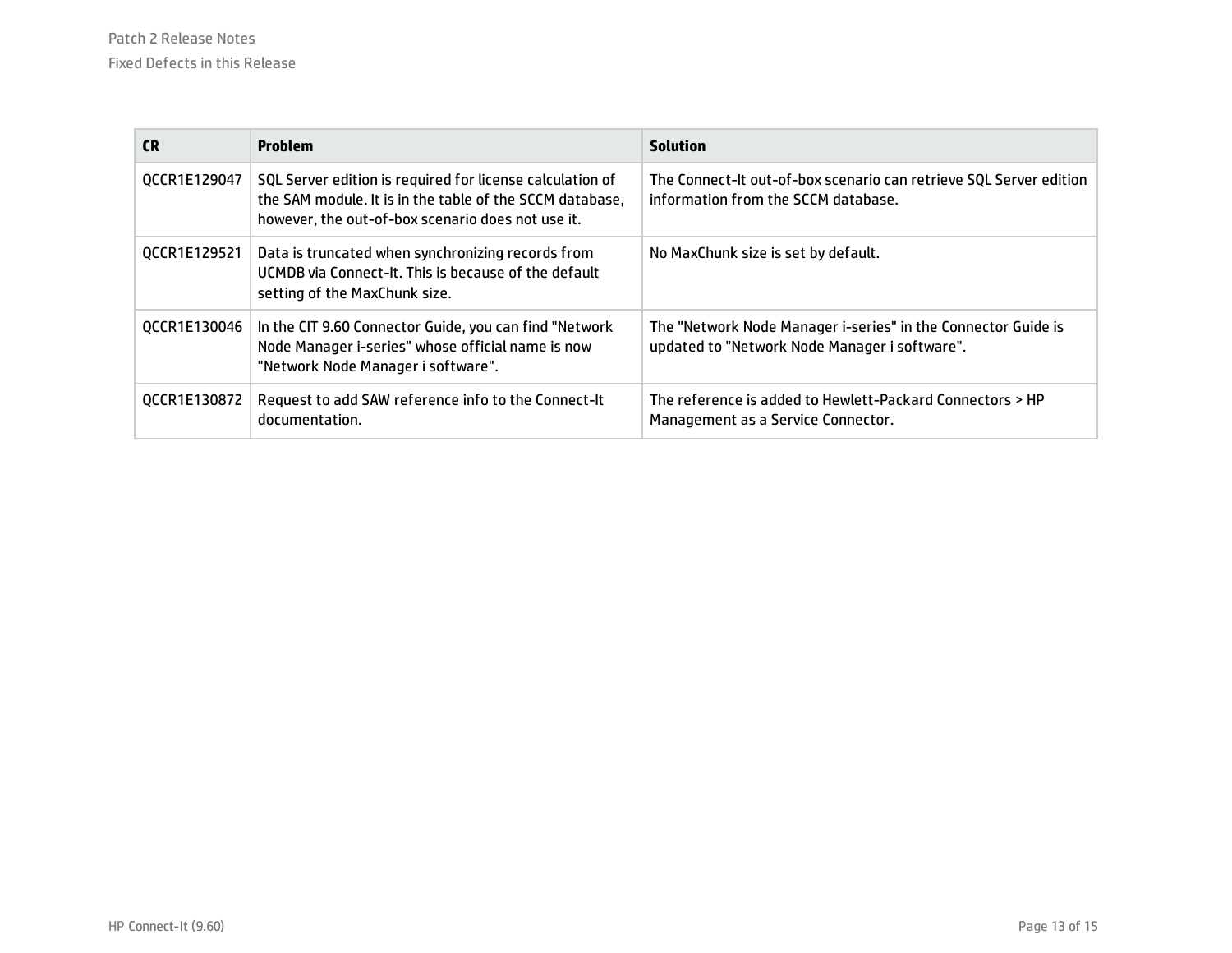### <span id="page-13-0"></span>Documentation Updates

The first page of this document identifies the:

- Version number for the software.
- Software release date.

To check for recent updates or to verify that you are using the most recent edition, visit the [HP](https://softwaresupport.hp.com/) [Software](https://softwaresupport.hp.com/) Support web site.

You must have Adobe® Reader installed to view files in PDF format (\*.pdf). To download Adobe Reader, go to the [Adobe](http://www.adobe.com/) web site.